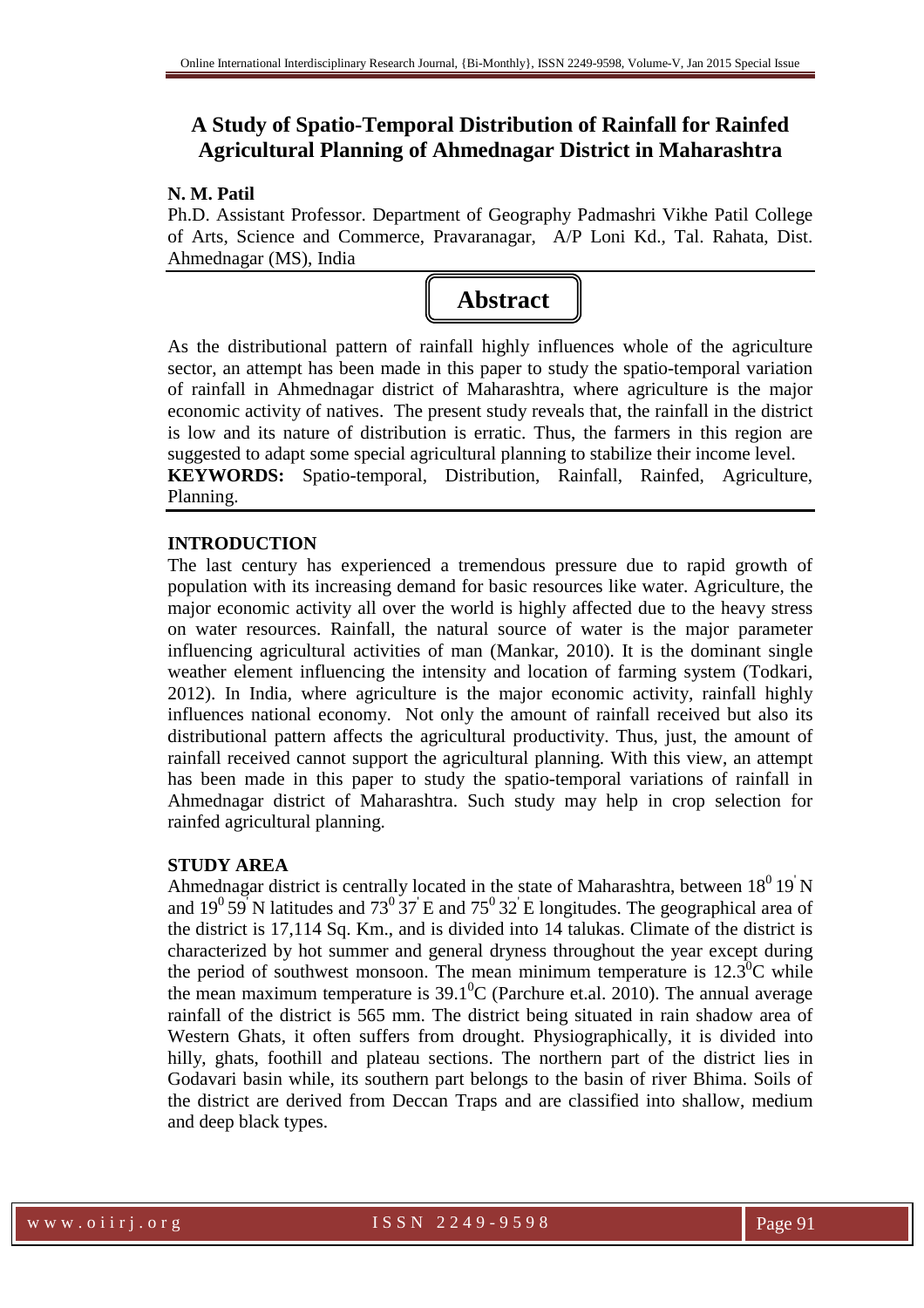#### **OBJECTIVES**

The present paper confines itself to

- 1. Understand the spatio-temporal variation of rainfall.
- 2. Give suggestions for the planning of rainfed agriculture.

### **MATERIALS AND METHOD**

The present study is based on 31 years (1981 to 2011) rainfall data collected from the official website of Ahmednagar district, developed by National Informatics Center, Pune. As the study area receives its major quantum of rainfall during five months period (June to October), the data for this period has been considered for the study. In this study, the district has been selected in general and tehsils in particular. The data (June to October) have been grouped into actual yearly rainfall of the study area and taluka wise average rainfall for 14 talukas of the district. The results obtained are presented with the help of map.

#### **RESULTS AND DISCUSSION**

As most of the Ahmednagar district comes under rain shadow zone of Western Ghats, the annual average rainfall of it is only 565 mm. The eastern and western parts of the district experiences slightly high rainfall as compared to the central part of it. The rainfall in the district is low.

| Year | <b>Average Rainfall</b> | Year | <b>Average Rainfall</b> | Year | <b>Average Rainfall</b> |
|------|-------------------------|------|-------------------------|------|-------------------------|
|      | $(\mathbf{mm})$         |      | (mm)                    |      | $(\mathbf{mm})$         |
| 1981 | 531.5                   | 1992 | 435.9                   | 2003 | 303.0                   |
| 1982 | 444.5                   | 1993 | 583.9                   | 2004 | 589.2                   |
| 1983 | 679.3                   | 1994 | 501.2                   | 2005 | 551.5                   |
| 1984 | 443.6                   | 1995 | 470.5                   | 2006 | 736.9                   |
| 1985 | 401.8                   | 1996 | 663.7                   | 2007 | 556.5                   |
| 1986 | 407.3                   | 1997 | 372.8                   | 2008 | 577.4                   |
| 1987 | 553.8                   | 1998 | 776.4                   | 2009 | 510.3                   |
| 1988 | 694.2                   | 1999 | 409.8                   | 2010 | 771.3                   |
| 1989 | 673.1                   | 2000 | 490.6                   | 2011 | 488.4                   |
| 1990 | 697.5                   | 2001 | 372.8                   |      |                         |
| 1991 | 468.8                   | 2002 | 411.85                  |      |                         |

**Table 1. Average Rainfall (June to October) of Ahmednagar District (1981-2011)** 

**Source:** http://ahmednagar.nic.in/html\_docs/rainfall\_information\_of\_district.htm

### **Temporal Variation of Rainfall**

The temporal variation in rainfall is insignificant and its distribution is erratic. Table 1 reveals that, the average rainfall (June to October) ranges between 303 mm (2003) and 776.4 mm (1998). The average annual rainfall of Ahmednagar district is 565 mm, out of which the five months period from June to October receives 535 mm (94%) of rain.

### **Spatial Variation in Rainfall**

The spatial variation of rainfall in the district is not significant.

**Table 2. Taluka wise average rainfall (June to October)** 

| Sr.No. | Name of the<br>taluka | Rainfall<br>mm) | Sr. No. | Name of the<br>taluka | Rainfall<br>$(\mathbf{mm})$ |
|--------|-----------------------|-----------------|---------|-----------------------|-----------------------------|
|        | Akole                 | 508.9           |         | Pathardi              | 480.4                       |
|        | Jamkhed               | 583.3           |         | Rahata                | 441.0                       |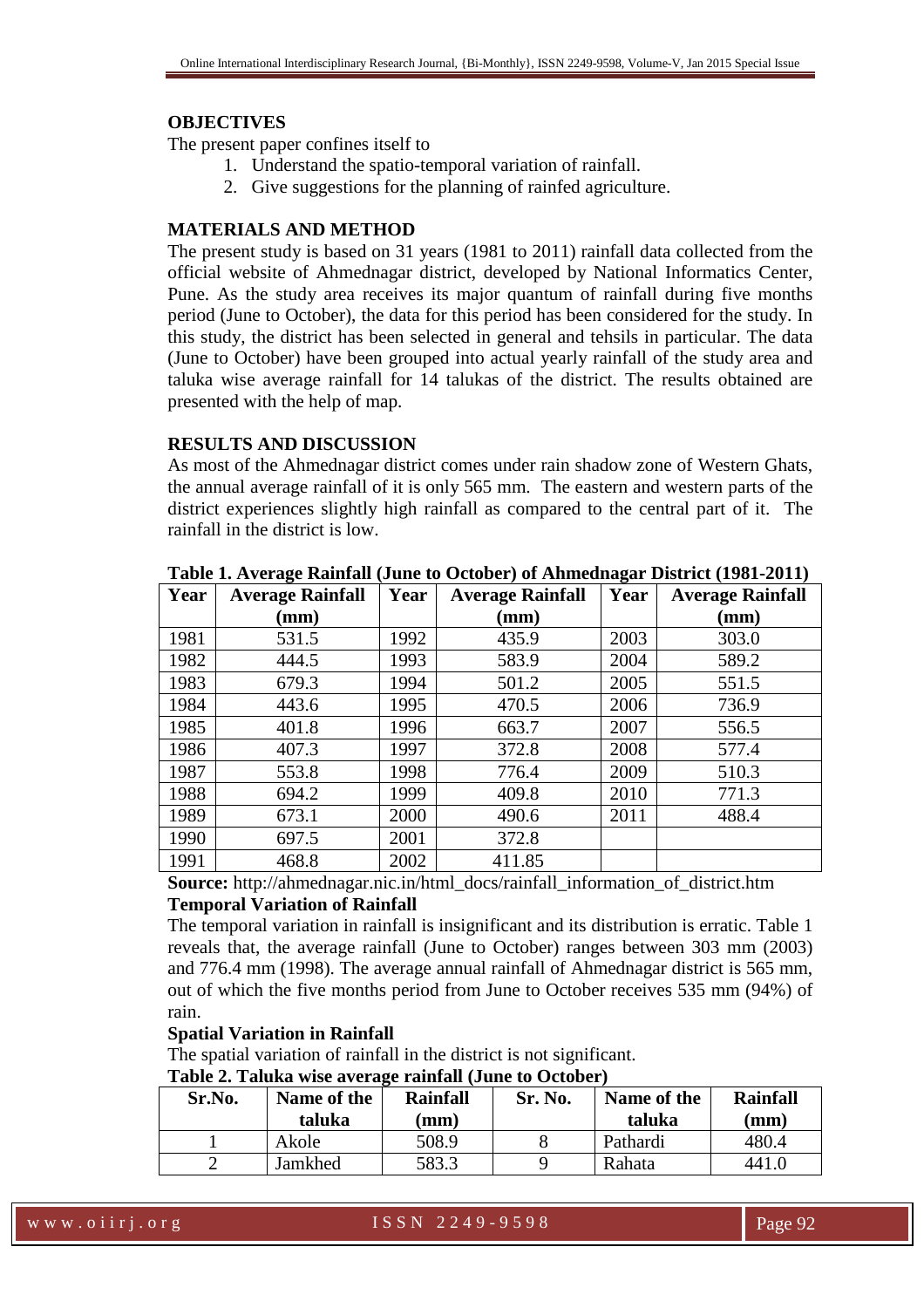| Karjat        | 493.0 |    | Rahuri     | 455.0 |
|---------------|-------|----|------------|-------|
| Kopergaon     | 440.2 |    | Sangamner  | 416.6 |
| Nagar         | 531.1 |    | Shevgaon   | 584.6 |
| <b>Newasa</b> | 531.3 |    | Shrigonda  | 448.6 |
| Parner        | 486.9 | 14 | Shrirampur | 464.0 |

**Source:** http://ahmednagar.nic.in/html\_docs/rainfall\_information\_of\_district.htm Table 2 reveals that, the average rainfall (June to October) ranges between 416.6 mm at Sangamner and 584.6 mm at Shevgaon. The study shows that, the nature of rainfall in the district is unpredictable. On the basis of average rainfall (June to October), the district is divided into low and high rainfall regions (Figure 1).



### **Low Rainfall Region (Less than 500 mm)**

The talukas (Karjat, Kopergaon, Parner, Pathardi, Rahata, Rahuri, Sangamner, Shrigonda and Shrirampur) receiving less than 500 mm rainfall belongs to this region. Sangamner records the lowest average rainfall i.e. 416.6 mm (June to October) in the region while the highest rainfall is recorded at Karjat (493 mm).

### **High Rainfall Region (More than 500 mm)**

The high rainfall receiving talukas (Jamkhed, Nagar, Newasa, Shevgaon) lie in the eastern and westernmost (Akole) parts of the study area. In this region, the average rainfall (June to October) ranges between 508.9 mm at Akole and 584.6 mm. at Shevgaon.

### **CONCLUSION:**

Though, the entire study area is divided into high and low rainfall regions, there is no much difference between the rainfall both of these regions receive.

# **SUGGESTIONS**

- 1. In the areas of low rainfall and shallow soils where even low water demanding crops are not remunerative in rainfed condition, farmers may go for agroforestry. They may grow tamarind, *amla*, custard apple, *ber*, wood apple, drum stick and neem.
- 2. Instead of sole cropping, farmers should adopt intercropping in whole of the district. Thus, it will possible to utilize most of available soil moisture.